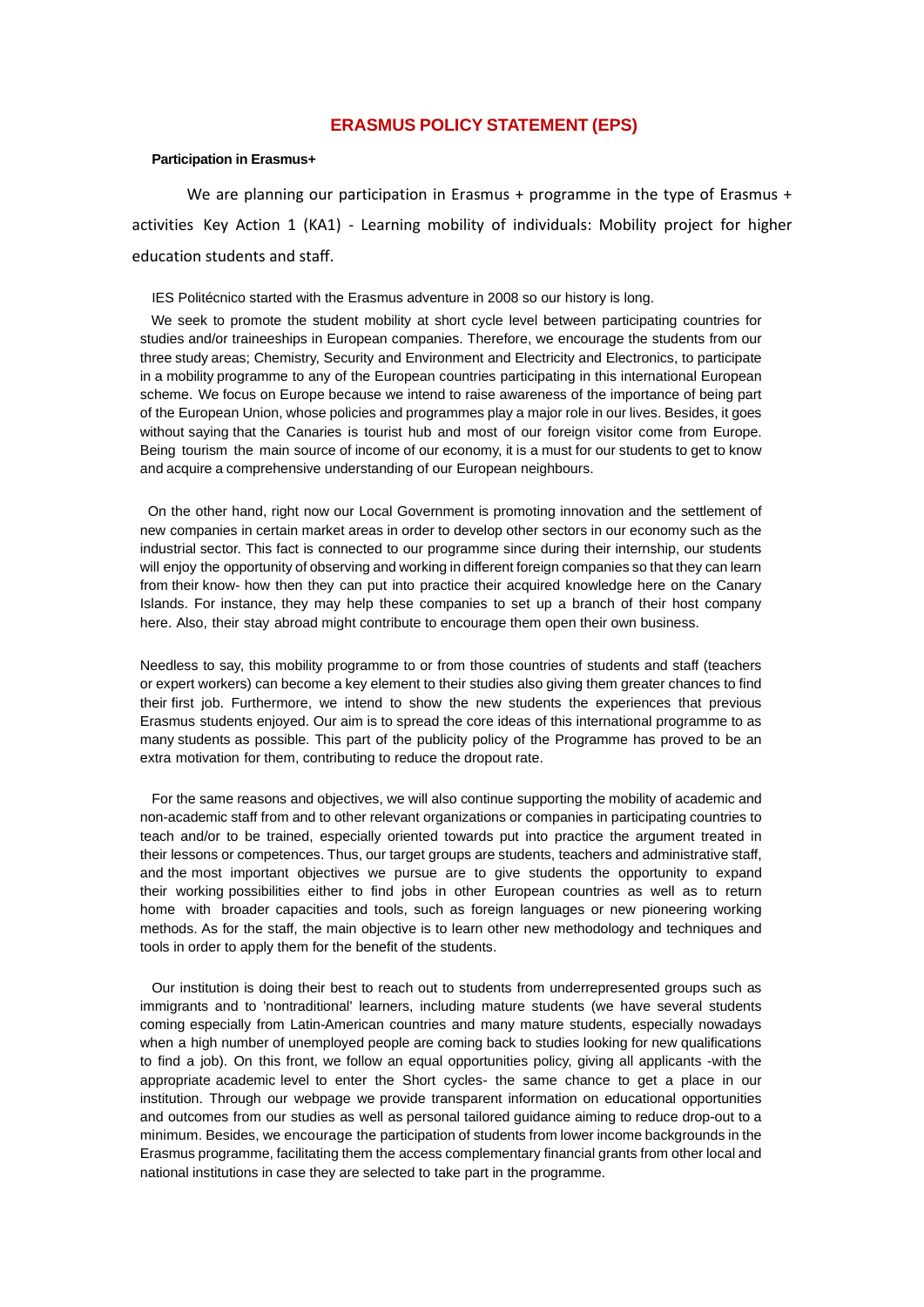The selection criteria are clearly present in our website and are in accordance with the Erasmus Charter guidelines.

In order to guarantee a well preparation for the activities abroad of the outgoing participant, including blending mobility, we promote the use of the OLS tool. The participants should have a minimum level of the host country (usually B1, if different we inform the participant). If they need and extra course, we provide it. The proficiency level is defined in the Learning agreement. We indicate the level adequate for each mobilities in the semester directly before the mobility take place. We allow beneficiaries to learn the secondary language that will be used in the host country.

### **Strategy, objectives and impact**

Our strategies and correlating objectives and their impact on our school and other agents involved are mainly:

# **1 Improve and strengthen the relationship between our institution and the foreign and local labour market.**

Objectives:

**a Internationalization of local companies.** We will try to foster the local companies' participation in the Programme by receiving European students willing to carry out their internships here. In order to achieve this objective we intend to involve the different coordinators of internship students in local companies (FCT-formation in working centerstutors).

Impact: The receiving local enterprise will obtain new ideas from the European students and will open new channels of communication and development with the sending country and partners. Timeline; 2021 (0 student incoming) 2022 (1) to 2027 (5)

**b Increasing the number and quality of international relationships between companies and educational institutions. We have new formative courses, so we need new European contacts in different sectors.** Impact: Having a higher number of agreements with foreign companies and foreign educational institutions will increase students' and teachers' participation.

We want to have at least two agreements for each short cycle in 2025

# **2 Incorporate innovative practices in our educational system.**

Objectives:

- **a Modernization of our educational methodology**. Those teachers who take part in a mobility programme will attend theoretical and practical courses and visit companies. Consequently, they will obtain new knowledge and new ideas to share with their colleagues and their students. We intend to organize meetings and workshops in which the members of the staff who have enjoyed stays abroad share the skills, European values, knowledge and innovative practices they have been exposed to during their stay. The idea, therefore, is to acquire innovative procedures and methods. This way we also spread visibility of this mobility programme to whole departments within our school. Impact: Increase the quality of teaching
- **b Internationalization the educational offer by stablish relationship with European partners.** We plan to have intercultural-classes and event to share projects and information with other similar schools. We will get involve more members of the community not only who enjoy a mobility period or work in the programme.

Impact: More and better information access and more availability for the internationalization of the courses and the relationships. An initial preparation for the student before his mobility and an extra encouragement to apply for the grant.

# **3 To increase the number of student and staff mobilities.**

Objectives:

**a To give the opportunity of an abroad experience to more persons**. Each year (except for the years affected by the pandemic) we have had more applicants than places available. Over time we have increased the number of mobilities. In the 2020 project we had twelve students mobilities, five staff mobility for training and three for teaching.

Impact: As for students, they have increased their chances of finding a good job in Europe, by improving their level of foreign languages and their ability to connect with other European citizens and institutions.

As for our educational institution, we have increased the quality of our teaching method sand contents and getting more European contacts and bonds Timeline: 2022(13)-2027(15)

**b To internationalize our school.** For the next academic year, we are planning to receive a group of students from Portugal so that they can spend a month studying with us. This and other ideas like to get a partnership for cooperation, Action 2, an experience that we already